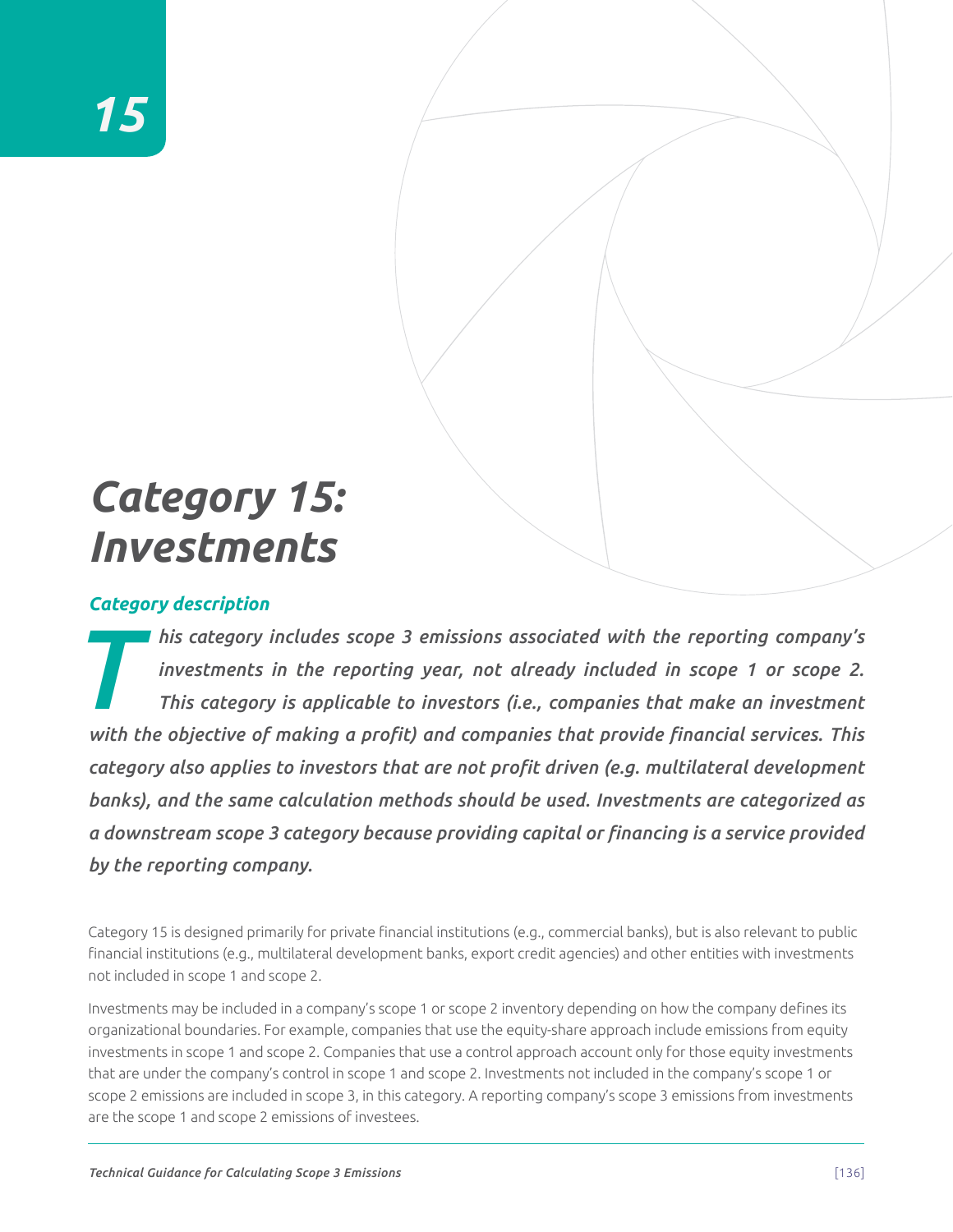For purposes of GHG accounting, this standard divides financial investments into four types:

- **•** Equity investments
- **•** Debt investments
- **•** Project finance
- **•** Managed investments and client services.

Tables 15.1 and 15.2 provide GHG accounting guidance for each type of financial investment. Table 15.1 provides the types of investments required to be accounted for in this category. Table 15.2 identifies types of investments that companies may optionally report.

Emissions from investments should be allocated to the reporting company based on the reporting company's proportional share of investment in the investee. Because investment portfolios are dynamic and can change frequently throughout the reporting year, companies should identify investments by choosing a fixed point in time, such as December 31 of the reporting year, or by using a representative average over the course of the reporting year.

| <b>Financial</b><br>investment/<br><b>service</b> | <b>Description</b>                                                                                                                                                                                                                                                                                                                                                                                                                                                                                                                                                                                                                                         | <b>GHG accounting approach</b><br>(required)                                                                                                                                                                                                                                                                                                                                                                                                                                                                                                                                                                                                                                                     |
|---------------------------------------------------|------------------------------------------------------------------------------------------------------------------------------------------------------------------------------------------------------------------------------------------------------------------------------------------------------------------------------------------------------------------------------------------------------------------------------------------------------------------------------------------------------------------------------------------------------------------------------------------------------------------------------------------------------------|--------------------------------------------------------------------------------------------------------------------------------------------------------------------------------------------------------------------------------------------------------------------------------------------------------------------------------------------------------------------------------------------------------------------------------------------------------------------------------------------------------------------------------------------------------------------------------------------------------------------------------------------------------------------------------------------------|
| <b>Equity investments</b>                         | Equity investments made by the reporting<br>company using the company's own capital and<br>balance sheet, including:<br>· Equity investments in subsidiaries (or group<br>companies) where the reporting company has<br>financial control (typically more than 50 percent<br>ownership)<br>· Equity investments in associate companies (or<br>affiliated companies), where the reporting com-<br>pany has significant influence but not financial<br>control (typically 20-50 percent ownership)<br>. Equity investments in joint ventures (non-incor-<br>porated joint ventures/partnerships/ operations),<br>where partners have joint financial control | In general, companies in the financial<br>services sector should account for emis-<br>sions from equity investments in scope<br>1 and scope 2 by using the equity share<br>consolidation approach to obtain represen-<br>tative scope 1 and scope 2 inventories. If<br>emissions from equity investments are not<br>included in scope 1 or scope 2 (because the<br>reporting company uses either the opera-<br>tional control or financial control consoli-<br>dation approach and does not have control<br>over the investee), account for proportional<br>scope 1 and scope 2 emissions of equity in-<br>vestments* that occur in the reporting year<br>in scope 3, category 15 (Investments). |
|                                                   | Equity investments made by the reporting<br>company using the company's own capital and<br>balance sheet, where the reporting company<br>has neither financial control nor significant<br>influence over the emitting entity (and typically<br>has less than 20 percent ownership).                                                                                                                                                                                                                                                                                                                                                                        | If not included in the reporting company's<br>scope 1 and scope 2 inventories: Account<br>for proportional scope 1 and scope 2 emissions<br>of equity investments* that occur in the re-<br>porting year in scope 3, category 15 (Invest-<br>ments). Companies may establish a threshold<br>(e.g., equity share of 1 percent) below which<br>the company excludes equity investments<br>from the inventory, if disclosed and justified.                                                                                                                                                                                                                                                          |

# Table [15.1] Accounting for emissions from investments (required)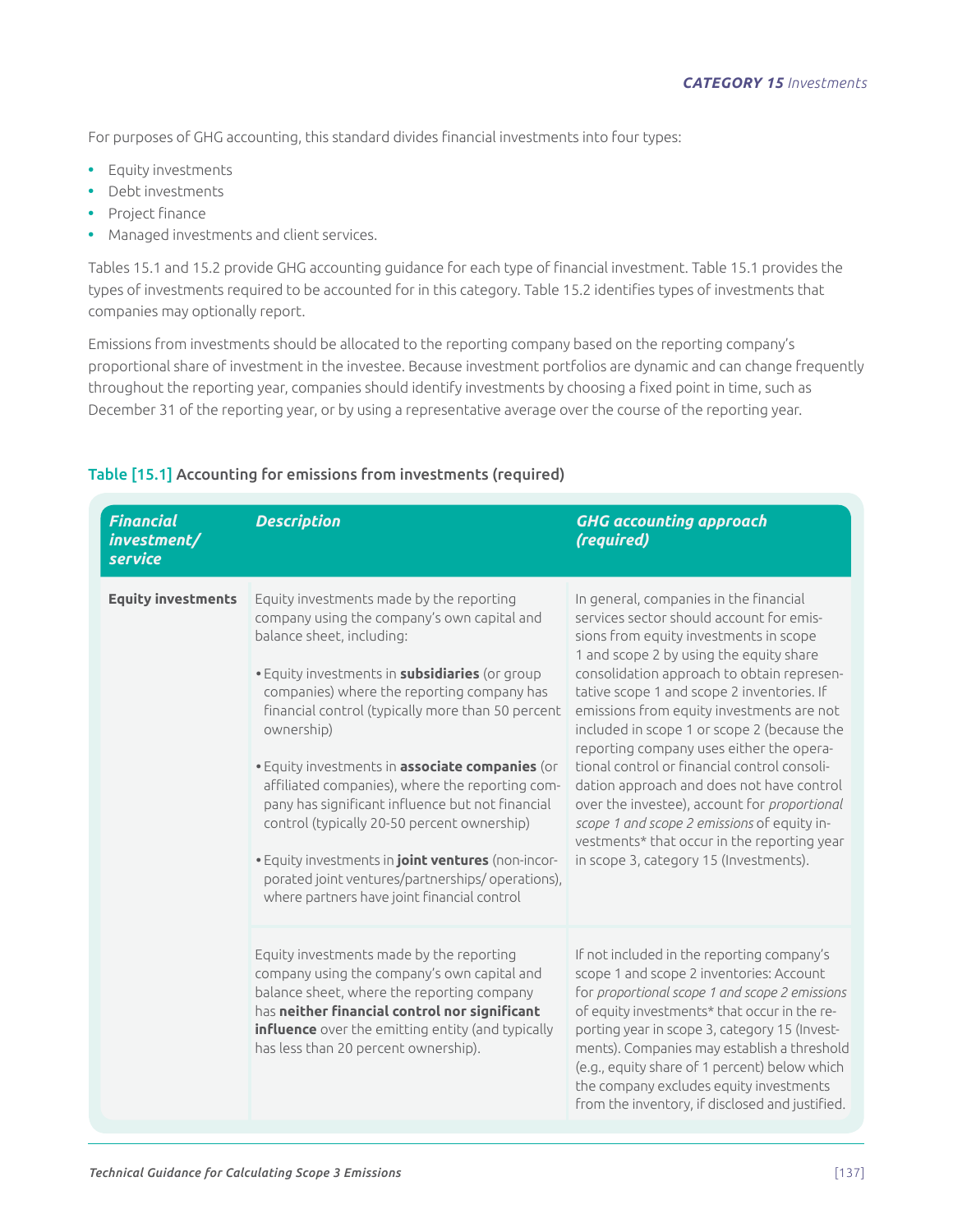| <b>Financial</b><br>investment/<br>service                 | <b>Description</b>                                                                                                                                                                                                                                                                                                                                           | <b>GHG accounting approach</b><br>(required)                                                                                                                                                                                                                                                                                                                                            |
|------------------------------------------------------------|--------------------------------------------------------------------------------------------------------------------------------------------------------------------------------------------------------------------------------------------------------------------------------------------------------------------------------------------------------------|-----------------------------------------------------------------------------------------------------------------------------------------------------------------------------------------------------------------------------------------------------------------------------------------------------------------------------------------------------------------------------------------|
| <b>Debt investments</b><br>(with known use of<br>proceeds) | Corporate debt holdings held in the reporting<br>company's portfolio, including corporate debt<br>instruments (such as bonds or convertible bonds<br>prior to conversion) or commercial loans, with<br>known use of proceeds (i.e., where the use of<br>proceeds is identified as going to a particular<br>project, such as to build a specific power plant) | For each year during the term of the<br>investment, companies should account for<br>proportional scope 1 and scope 2 emissions of<br>relevant projects* that occur in the reporting<br>year in scope 3, category 15 (Investments).<br>In addition, if the reporting company is an<br>initial sponsor or lender of a project: Also ac-<br>count for the total projected lifetime scope 1 |
| <b>Project finance</b>                                     | Long-term financing of projects (e.g., infrastruc-<br>ture and industrial projects) by the reporting<br>company as either an equity investor (sponsor) or<br>debt investor (financier)                                                                                                                                                                       | and scope 2 emissions of relevant projects*fi-<br>nanced during the reporting year and report<br>those emissions separately from scope 3.                                                                                                                                                                                                                                               |

## Table [15.1] Accounting for emissions from investments (required) (continued)

Source: Table 5.9 from the *Scope 3 Standard*

Notes:

In the case of insurance companies, insurance premiums should be regarded as the insurance company's own capital. Therefore equity investments made by insurance companies using insurance premiums are required to be reported (although companies may establish a threshold for equity investments). Accounting for emissions from insurance contracts is not required.

\*Additional guidance on key concepts italicized is provided below.

- **Proportional emissions** from equity investments should be allocated to the investor based on the investor's proportional share of equity in the investee. Proportional emissions from project finance and debt investments with known use of proceeds should be allocated to the investor based on the investor's proportional share of total project costs (total equity plus debt). Companies may separately report additional metrics, such as total emissions of the investee, the investor's proportional share of capital investment in the investee, etc.
- **Scope 1 and scope 2 emissions** include the direct (scope 1) emissions of the investee or project, as well as the indirect (scope 2) emissions from the generation of electricity consumed by the investee or project. If relevant, companies should also account for the scope 3 emissions of the investee or project. For example, if a financial institution provides equity or debt financing to a light bulb manufacturer, the financial institution is required to account for the proportional scope 1 and scope 2 emissions of the light bulb manufacturer (i.e., direct emissions during manufacturing and indirect emissions from electricity consumed during manufacturing). The financial institution should account for the scope 3 emissions of the light bulb producer (e.g., scope 3 emissions from consumer use of light bulbs sold by the manufacturer) when scope 3 emissions are significant compared to other source of emissions or otherwise relevant
- **Relevant projects** include those in GHG-intensive sectors (e.g., power generation), projects exceeding a specified emissions threshold (defined by the company or industry sector), or projects that meet other criteria developed by the company or industry sector. Companies should account for emissions from the GHG-emitting project financed by the reporting company, regardless of any financial intermediaries involved in the transaction.
- **Total projected lifetime emissions** are reported in the initial year the project is financed, not in subsequent years. If a project's anticipated lifetime is uncertain, companies may report a range of likely values (e.g., for a coal-fired power plant, a company may report a range over a 30- to 60-year time period). Companies should report the assumptions used to estimate total anticipated lifetime emissions. If project financing occurs only once every few years, emissions from project finance may fluctuate significantly from year to year. Companies should provide appropriate context in the public report (e.g., by highlighting exceptional or non-recurring project financing). See section 5.4 of the *Scope 3 Standard* for more information on the time boundary of scope 3 categories.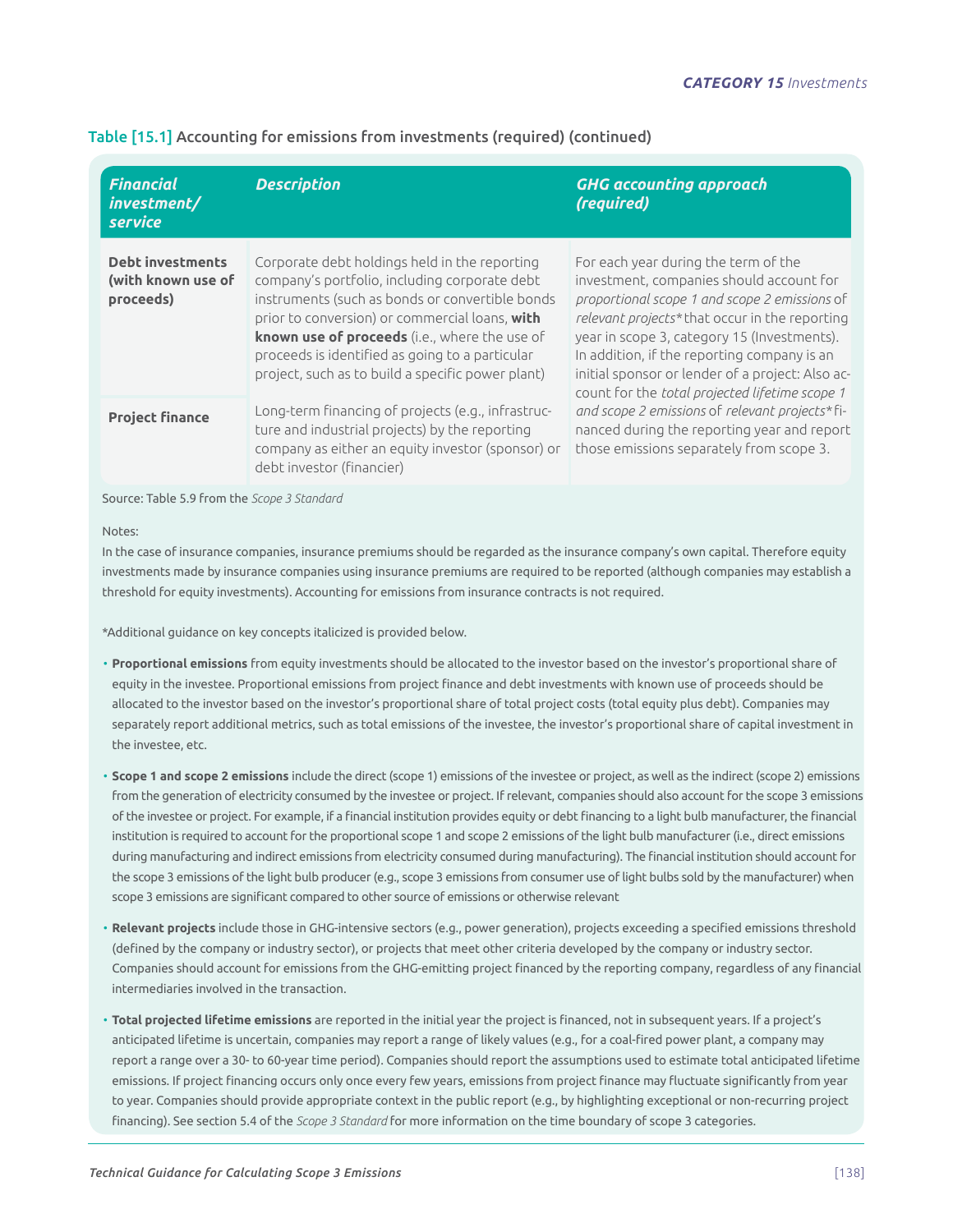| <b>Financial</b><br>investment/<br>service                    | <b>Description</b>                                                                                                                                                                                                                                                                                                                                                                                                                                                                                                                               | <b>GHG accounting approach</b><br>(optional)                                                                                                              |
|---------------------------------------------------------------|--------------------------------------------------------------------------------------------------------------------------------------------------------------------------------------------------------------------------------------------------------------------------------------------------------------------------------------------------------------------------------------------------------------------------------------------------------------------------------------------------------------------------------------------------|-----------------------------------------------------------------------------------------------------------------------------------------------------------|
| <b>Debt investments</b><br>(without known<br>use of proceeds) | General corporate purposes debt holdings (such as bonds or<br>loans) held in the reporting company's portfolio where the<br>use of proceeds is not specified                                                                                                                                                                                                                                                                                                                                                                                     | Companies may account for scope 1<br>and scope 2 emissions of the invest-<br>ee that occur in the reporting year in<br>scope 3, category 15 (Investments) |
| <b>Managed</b><br>investments and<br>client services          | Investments managed by the reporting company on behalf<br>of clients (using clients' capital <sup>a</sup> ) or services provided by the<br>reporting company to clients, including:<br>. Investment and asset management (equity or fixed income<br>funds managed on behalf of clients, using clients' capital)<br>• Corporate underwriting and issuance for clients seeking<br>equity or debt capital<br>· Financial advisory services for clients seeking assistance<br>with mergers and acquisitions or requesting other advisory<br>services | Companies may account for<br>emissions from managed invest-<br>ments and client services in scope 3,<br>category 15 (Investments)                         |
| Other<br>investments or<br><b>financial services</b>          | All other types of investments, financial contracts, or<br>financial services not included above (e.g., pension funds,<br>retirement accounts, securitized products, insurance con-<br>tracts, credit guarantees, financial guarantees, export credit<br>insurance, credit default swaps, etc.)                                                                                                                                                                                                                                                  | Companies may account for<br>emissions from other investments in<br>scope 3, category 15 (Investments)                                                    |

# Table [15.2] Accounting for emissions from investments (optional)

Source: Table 5.10 from the *Scope 3 Standard*

Notes:

a. Client's capital in this context refers to any capital that is not the reporting company's own capital, e.g., equity and fixed income fund managers investing the capital of the fund's investors.

This document provides detailed guidance only on the types of investments required to be reported in a scope 3 inventory (see table 15.1), it does not provide calculation guidance for many of the investment types that may be optionally reported. See table15.2. GHG Protocol may develop further guidance for calculating category 15 emissions. Check the GHG Protocol website for the latest guidance for accounting for GHG emissions associated with lending and investments: <http://www.ghgprotocol.org/feature/financial>-sector-guidance-corporate-value-chain-scope-3-accountingand-reporting.

Because financial services companies may have a large number of investments, investments should be screened to prioritize investments that are likely to contribute most significantly to total GHG emissions. It is recommended that a screening, using the average-data methods described below, be carried out as a first step to calculating emissions from investments. This screening should enable financial institutions to identify their investments with the highest emissions and focus on these for primary data collection.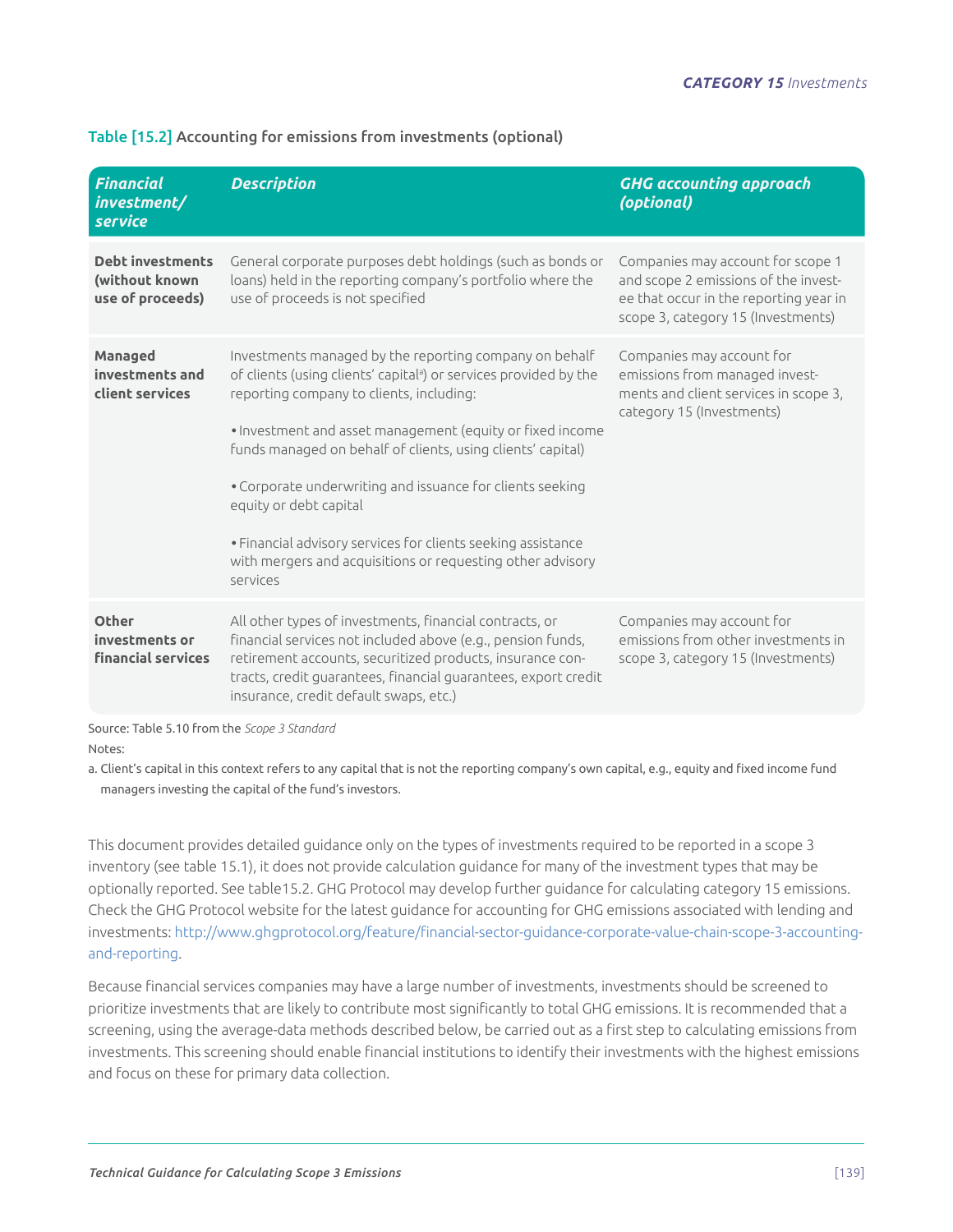# *Calculating emissions from equity investments*

It is a requirement of the *Scope 3 Standard* to report emissions from equity investments made by the reporting company using the company's own capital and balance sheet, including:

- **•** Equity investments in **subsidiaries** (or group companies), where the reporting company has financial control (typically more than 50 percent ownership)
- **•** Equity investments in **associate companies** (or affiliated companies), where the reporting company has significant influence but not financial control (typically 20-50 percent ownership)
- **•** Equity investments in **joint ventures** (non-incorporated joint ventures/partnerships/ operations), where partners have joint financial control
- **•** Equity investments where the reporting company has **neither financial control nor significant influence** over the emitting entity (and typically has less than 20 percent ownership). For these equity investments, companies may establish a threshold (e.g., equity share of 1 percent) below which the company excludes equity investments from the inventory, if disclosed and justified.

Companies should account for the proportional scope 1 and scope 2 emissions of the investments that occur in the reporting year. Proportional emissions from equity investments should be allocated to the investor based on the investor's proportional share of equity in the investee. Figure 15.1 shows a decision tree for selecting a calculation method for emissions from equity investments. Companies may use the following methods:

- **• Investment-specific method**, which involves collecting scope 1 and scope 2 emissions from the investee company and allocating the emissions based upon the share of investment; or
- **• Average-data method**, which involves using revenue data combined with EEIO data to estimate the scope 1 and scope 2 emissions from the investee company and allocating emissions based upon share of investment.

Companies should account for the proportional scope 1 and scope 2 emissions of the investments that occur in the reporting year. Companies should account for emissions from the GHG-emitting business activity, regardless of any financial intermediaries involved in the transaction. When scope 3 emissions are significant compared to other sources of emissions, investors should also account for the scope 3 emissions of the investee company. Calculating GHG emissions throughout the value chain of investee companies can help the investor understand and manage the climate change-related risks associated with his or her investments. If the majority of an investee company's emissions are associated with its value chain, then only focusing on scope 1 and scope 2 emissions will not provide the full picture of the company's risks. If the investor wants to understand the full GHG impact of the investee companies across their full value chain, for example, to identify hotspots for further engagement, including scope 3 may be more appropriate.

The GHG Protocol does not set a threshold above which scope 3 emissions should be included; instead, reporting companies should develop their own significance threshold based on their business goals. EEIO data can be used to quickly estimate the relative size of scope 3 emissions compared to scope 1 and scope 2 emissions for any sector.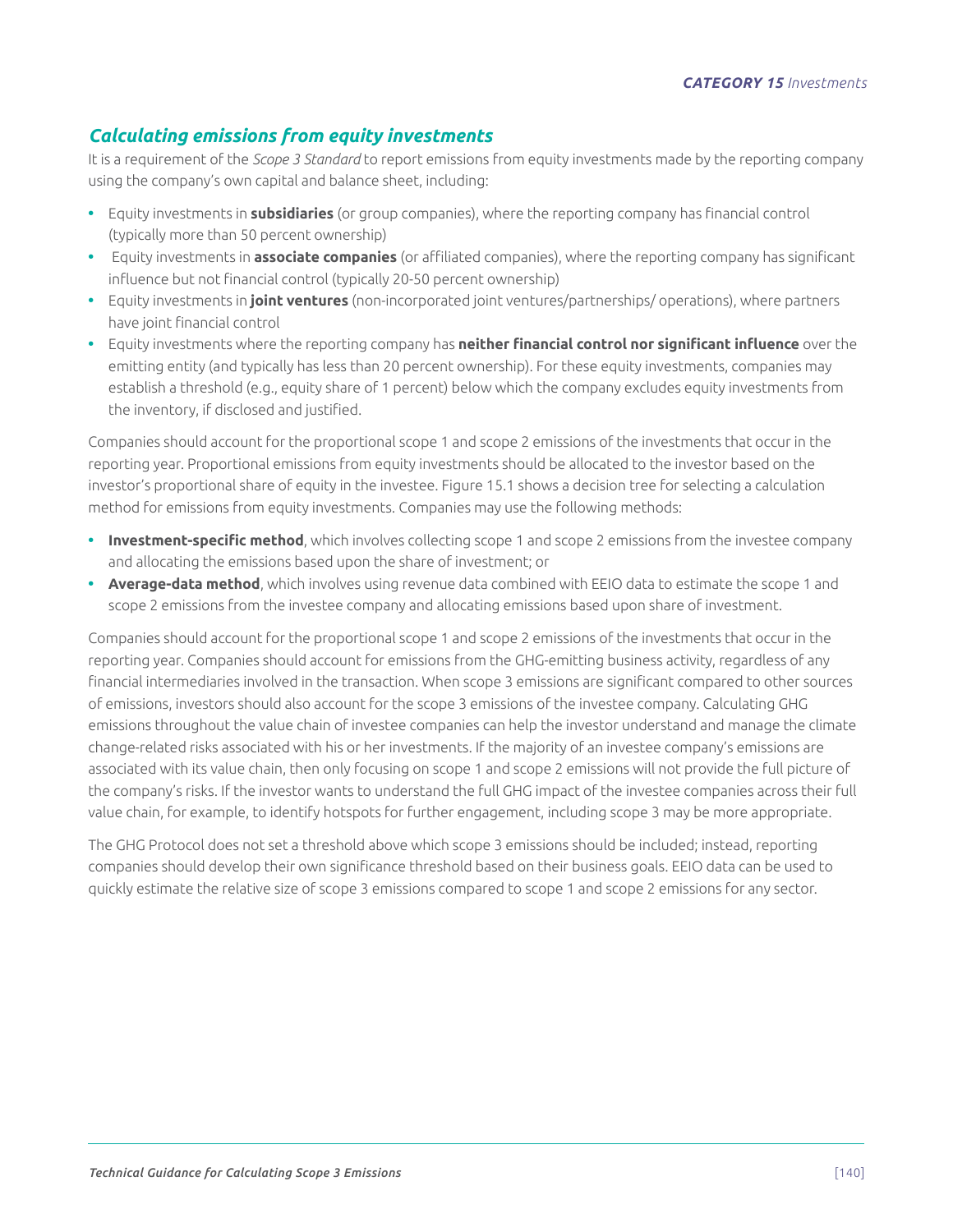# Box [15.1] Applicability of calculation methods to managed investments (e.g. mutual funds)

Whether an organization is required to report on equity investments depends on whose capital is being invested. Asset owners are investing their own capital, so they are required to report emissions from equity investments (although they may establish a threshold, as described in table 15.1).

Asset managers investing clients' capital may optionally report on emissions from equity investments managed on behalf of clients (e.g., mutual funds). Emissions from these types of equity investments can be calculated using the methods described in this section, however it should be noted that mutual funds and other funds managed on behalf of clients are not the primary audience for the calculation methods described here and some of their specific issues have not been addressed, including the business goals relevant to a fund manager and the appropriate use of inventory results.

# Figure [15.1] Decision tree for selecting a calculation method for emissions from equity investments



#### *Investment-specific method*

The investment-specific method involves collecting scope 1 and scope 2 emissions directly from investee companies and allocating these emissions based upon the proportion of the investment.

#### *Activity data needed*

Companies should collect:

- **•** Scope 1 and scope 2 emissions of investee company
- **•** The investor's proportional share of equity in the investee
- **•** If significant, companies should also collect scope 3 emissions of the investee company (if investee companies are unable to provide scope 3 emissions data, scope 3 emissions may need to be estimated using the average-data method described in option 2).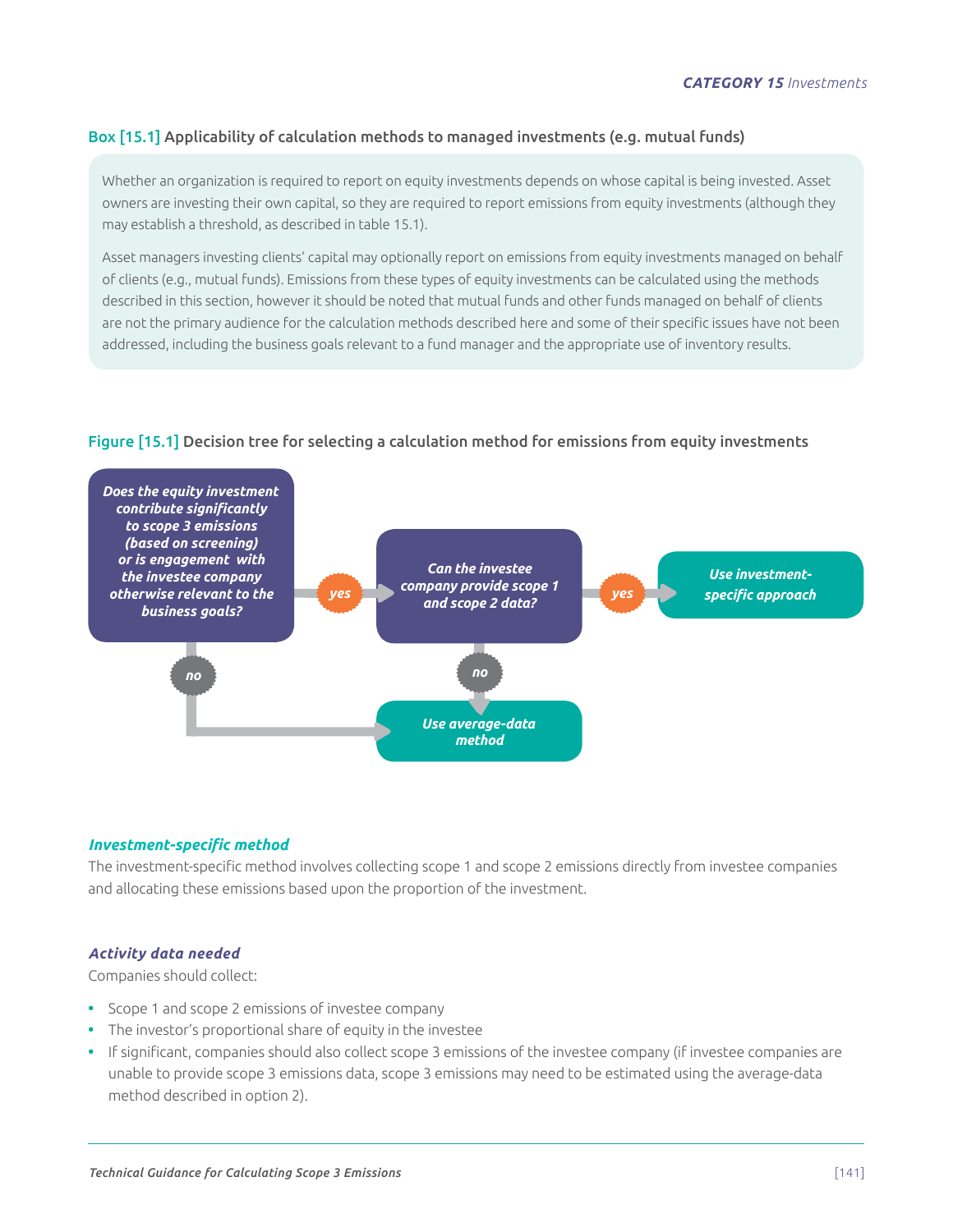#### *Emission factors needed*

If using the investment-specific method, the reporting company collects emissions data from investees, thus no emission factors are required.

#### *Data collection guidance*

Sources for data may include:

- **•** GHG inventory reports of investee companies
- **•** Financial records of the reporting company.

## Calculation formula [15.1] Investment-specific method for calculating emissions from equity investments

*Emissions from equity investments =*

#### **sum across equity investments:**

∑ (scope 1 and scope 2 emissions of equity investment × share of equity (%))

#### Example [15.1] Calculating emissions from equity investments using the investment-specific method

Company A has two subsidiaries and two joint ventures. Company A used the control approach to determine its boundaries, so it did not include these subsidiaries and joint ventures in its scope 1 and scope 2 emissions inventory. Company A, therefore, includes emissions associated with these four investments in its scope 3 inventory. Company A collects scope 1 and scope 2 emissions associated with the investments from the GHG inventory reports of the investees, and obtains information on the share of the investments from its financial records.

| <b>Investment</b>                                                      | <b>Investment type</b>                | <b>Scope 1 and scope 2 emissions</b><br>of investee company in reporting<br>year (tonnes CO <sub>,e</sub> ) | <b>Reporting company's</b><br>share of equity (percent) |  |
|------------------------------------------------------------------------|---------------------------------------|-------------------------------------------------------------------------------------------------------------|---------------------------------------------------------|--|
|                                                                        | Equity Investment in<br>subsidiary    | 120,000                                                                                                     | 40                                                      |  |
| $\overline{\phantom{0}}$                                               | Equity Investment in<br>subsidiary    | 200,000                                                                                                     | 15                                                      |  |
| 3                                                                      | Equity investment in<br>joint venture | 1,600,000                                                                                                   | 25                                                      |  |
| 4                                                                      | Equity investment in<br>joint venture | 60.000                                                                                                      | 25                                                      |  |
| Note: The data are illustrative only, and do not refer to actual data. |                                       |                                                                                                             |                                                         |  |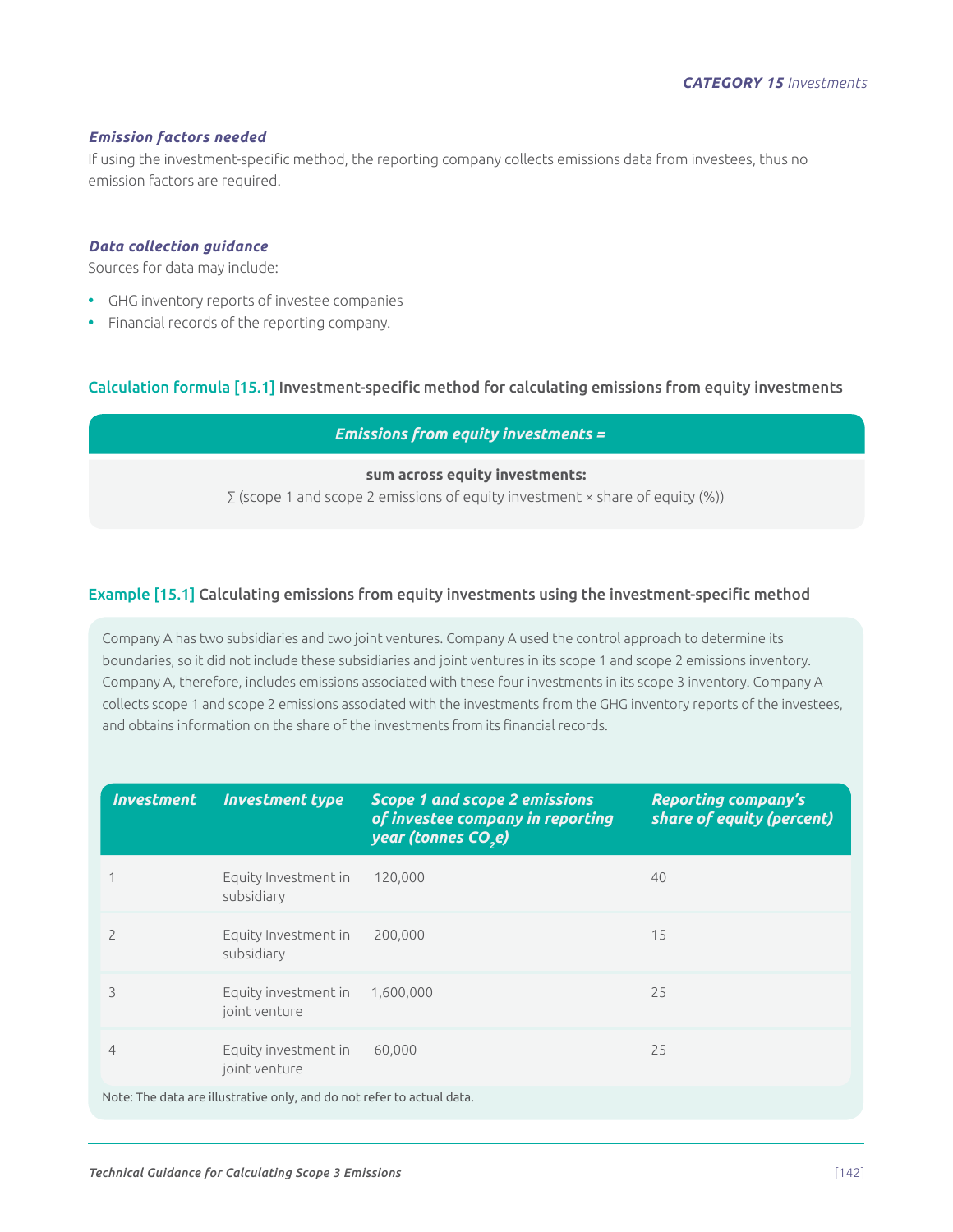# Example [15.1] Calculating emissions from equity investments using the investment-specific method (continued)

## **emissions from equity investments:**

∑ (scope 1 and scope 2 emissions of equity investment × share of equity (%))  $= (120,000 \times 40\%) + (200,000 \times 15\%) + (1,600,000 \times 25\%) + (60,000 \times 25\%)$  $= 48,000 + 30,000 + 400,000 + 15,000$  $= 493,000$  tonnes CO<sub>2</sub>e

## *Average-data method*

The average-data method uses Environmentally-extended input-output (EEIO) data to estimate the scope 1 and scope 2 emissions associated with equity investments. The revenue of the investee company should be multiplied by the appropriate EEIO emission factor that is representative of the investee company's sector of the economy. For example, an apparel manufacturer should use an EEIO emission factor for apparel manufacturing. The reporting company should then use its proportional share of equity to allocate the estimated scope 1 and scope 2 emissions of the investee company.

Using EEIO data has limitations. EEIO databases contain average emission factors for each sector; therefore, when EEIO data is used to estimate emissions from investments, it is not possible to differentiate between investments within a particular sector. Using EEIO data can enable an investor to identify which sectors contribute most to its scope 3 investments category emissions, but investee-specific data would be required to identify the emissions hotspots within a particular sector. Another limitation is that the use of EEIO data will not enable the investor to track the GHG emissions of investee companies over time. See "Environmentally-extended input output (EEIO) data," in the Introduction for a broader discussion of the limitations of EEIO data.

#### *Activity data needed*

The reporting company should collect;

- **•** Sector(s) the investee company operates in
- **•** Revenue of investee company (if the investee company operates in more than one sector, the reporting company should collect data on the revenue for each sector in which it operates)
- **•** The investor's proportional share of equity in the investee.

# *Emission factors needed*

The reporting company should collect:

 $\bullet$   $\,$  EEIO emission factors for the sectors of the economy that the investments are related to (kg CO<sub>2</sub>e/\$ revenue).

The minimum boundary for reporting is the scope 1 and scope 2 emissions of the investee company. However, EEIO databases provide emission factors that include all upstream emissions. Therefore, if the investor is reporting only scope 1 and scope 2 emissions of the investee company, the EEIO emissions factor will need to be disaggregated to separate scope 1 and scope 2 emissions from all other upstream scope 3 emissions. Disaggregating the EEIO emission factor enables reporting companies to separate the scope 1 and scope 2 emissions from all other upstream scope 3 emissions, although sufficient information to do this may not be available. If disaggregation of the EEIO emission is not possible, reporting companies should use the full EEIO emission factor (i.e. include all upstream emissions). Reporting companies should clearly disclose the boundary used (either scope 1 and scope 2, or all upstream emissions).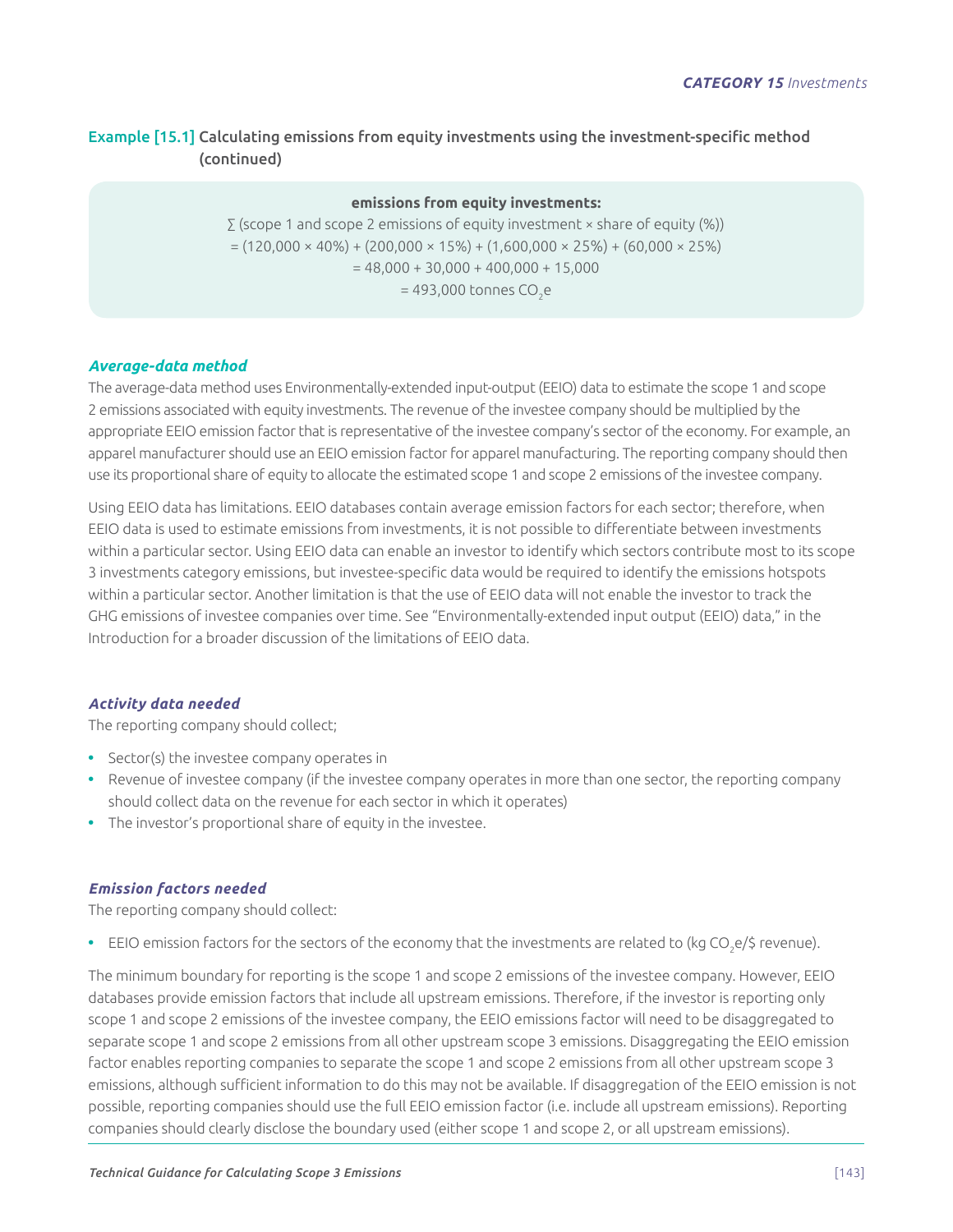#### *CATEGORY 15 Investments*

When scope 3 emissions are significant compared with other sources of emissions, investors should also account for the scope 3 emissions of the investee company. Including upstream scope 3 emissions is simple when using EEIO databases because the EEIO emission factors include all upstream emissions.

Reporting companies should account for any significant changes in exchange rates and inflation rates over time. If possible, the EEIO data should be representative of the geographic region in which the investee company is located.

#### *Data collection guidance*

Data may be collected from the following sources:

- **•** Revenue data and equity share data will be available from financial records of the reporting company and the investee company
- **•** Emission factors are available from EEIO databases (a list of databases is provided on the GHG Protocol website (<http://www.ghgprotocol.org/Third-Party-Databases>). Additional databases may be added periodically, so continue to check the website.

#### Calculation formula [15.2] Average-data method for calculating emissions from equity investments

# *Emissions from equity investments =*

## **sum across equity investments:**

∑ ((investee company total revenue (\$) × emission factor for investee's sector (kg CO<sub>2</sub>e/\$ revenue))

 $\times$  share of equity  $(\%)$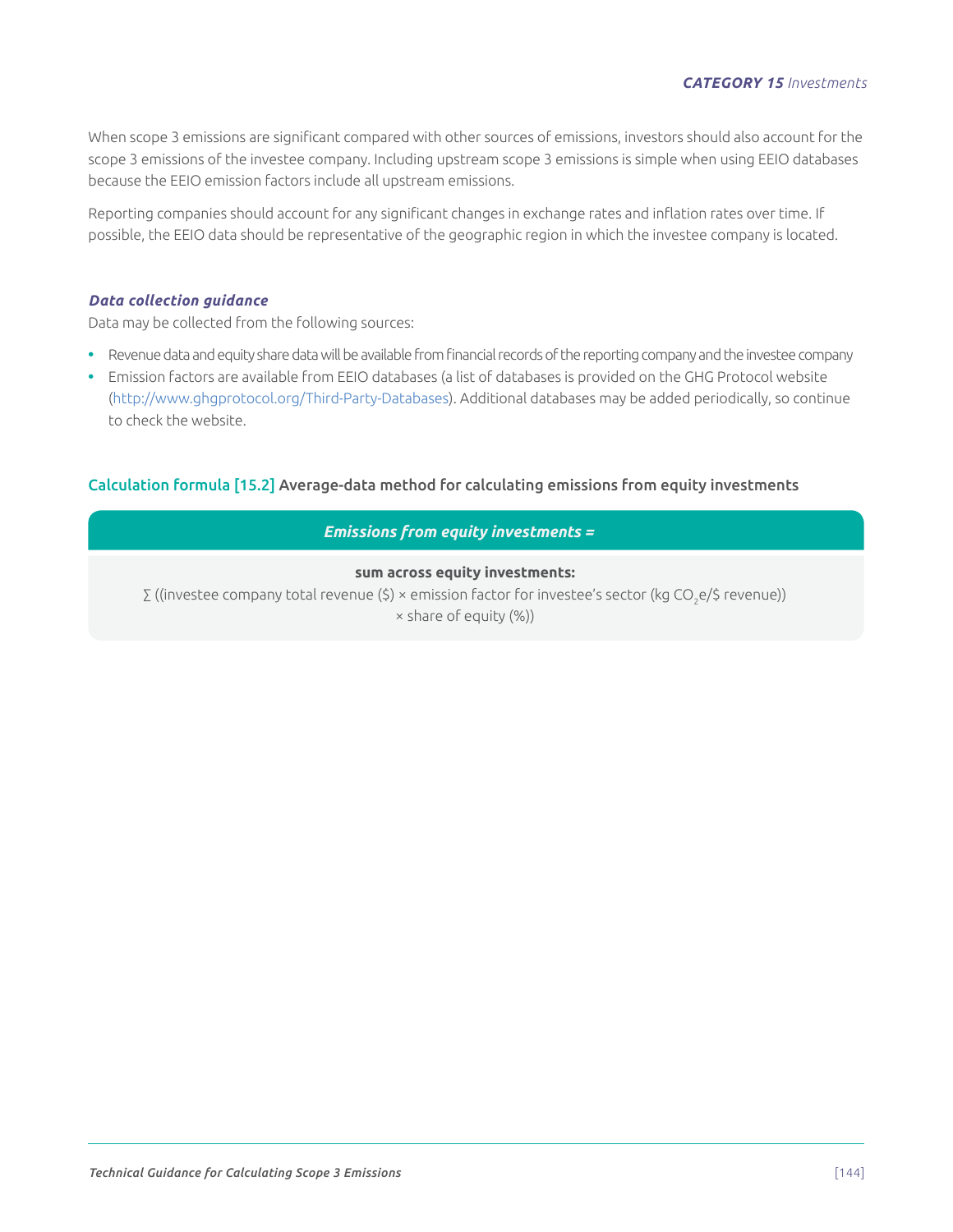# Example [15.2] Calculating emissions from equity investments using the average-data method

Company A is an investment bank. It has a broad portfolio of proprietary equity investments in dozens of companies across geographic regions. Company A is unable to collect the scope 1 and scope 2 emissions of its investments because most investees have not completed GHG inventories. Company A decides to use the economic data method by grouping its investments by the sectors of the economy in which the investees are engaged. It collects EEIO emission factors for corresponding sectors by reference to EEIO databases. Company A obtains information on the share of the investments from its financial records and the financial reports of the investee companies.

The information is summarized as follows:

| <b>Investee</b><br>company | <b>Revenue</b><br>of investee<br>company (§) | <b>Reporting</b><br>company's<br>share of<br>equity<br>(percent) | <b>Investee</b><br>company's<br>sector(s) of<br>operation | <b>Investee</b><br>company's<br>revenue in<br>sector<br>(percent) | <b>Scope 1 and scope</b><br><b>2 emission factor</b><br>of sector<br>(kg CO <sub>,</sub> e/\$ revenue) |
|----------------------------|----------------------------------------------|------------------------------------------------------------------|-----------------------------------------------------------|-------------------------------------------------------------------|--------------------------------------------------------------------------------------------------------|
|                            | 3,000,000                                    | 5                                                                | Telecommunication                                         | 100                                                               | 0.6                                                                                                    |
| $\mathcal{P}$              | 7,500,000                                    | 15                                                               | Pharmaceutical                                            | 100                                                               | 0.5                                                                                                    |
| 3                          | 1,150,000                                    | 20                                                               | Energy generation                                         | 100                                                               | 3.0                                                                                                    |
|                            |                                              |                                                                  | Food and beverage                                         | 60                                                                | 2.0                                                                                                    |
| $\overline{4}$             | 5,500,000                                    | 10                                                               | Apparel                                                   | 40                                                                | 1.5                                                                                                    |

Note: The activity data and emissions factors are illustrative only and do not refer to actual data.

#### **Emissions from equity investments:**

∑ ((investee company revenue (\$) × emission factor for investee's sector (kg CO<sub>2</sub>e/\$)) × share of equity)  $=(3,000,000 \times 0.60) \times 0.05$  $+(7,500,000 \times 0.5) \times 0.15$  $+(1,150,000 \times 3) \times 0.20$  $+ ((5,500,000 \times 0.6 \times 2) + (5,500,000 \times 0.4 \times 1.5)) \times 0.10$  $= 90,000 + 562,500 + 690,000 + 900,000 = 2,242,500$  tonnes CO<sub>2</sub>e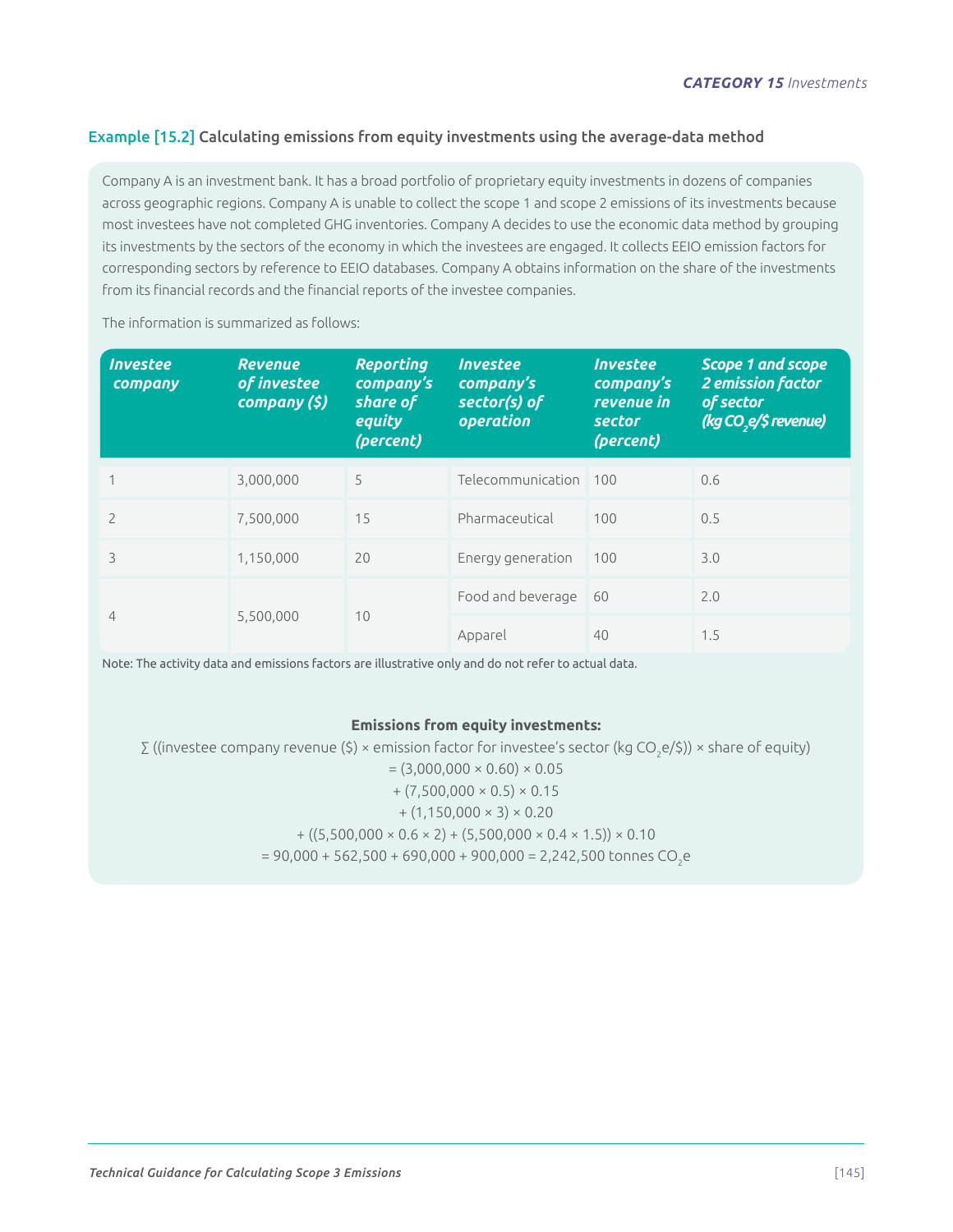# *Calculating emissions from project finance and from debt investments with known use of proceeds*

This section describes calculation methods used to calculate emissions from:

- **•** Project finance
- **•** Debt investments with known use of proceeds.

Project finance is defined in the *Scope 3 Standard* as long-term financing of projects (e.g., infrastructure and industrial projects) by the reporting company as either an equity investor (sponsor) or debt investor (financier). Corporate debt holdings with known use of proceeds are defined in the *Scope 3 Standard* as debt investments where the use of proceeds is identified as going to a particular project, such as to build a specific power plant.

For each year during the term of the investment, companies should account for proportional scope 1 and scope 2 emissions of relevant projects that occur in the reporting year. Proportional emissions from project finance and debt investments with known use of proceeds should be allocated to the investor based on the investor's proportional share of total project costs (total equity plus debt).

If scope 3 emissions of projects are significant compared to scope 1 and scope 2 emissions, investors should also account for proportional scope 3 emissions of projects that occur in the reporting year. This accounting could be particularly relevant for infrastructure projects like highways or bridges, where the scope 1 and scope 2 emissions during the operational phase of the projects are minimal compared with the scope 3 emissions from the use of the infrastructure (i.e., the emissions from the vehicles driving on the highway or bridge).

Figure 15.2 shows a decision tree for selecting a calculation method for emissions from project finance and debt investments with known use of proceeds. Companies may use the following methods:

- **• Project-specific method**, which involves collecting scope 1 and scope 2 emissions for the relevant project(s) and allocating these emissions based on the investor's proportional share of total project costs (total equity plus debt)
- **• Average-data method**, which involves using EEIO data to estimate the scope 1 and scope 2 emissions from the investee company and allocating emissions based on share of total project costs (total equity plus debt).

If the reporting company is an initial sponsor or lender of a project, it should also account for the total projected lifetime scope 1 and scope 2 emissions of relevant projects financed during the reporting year, and report those emissions separately from scope 3. The methods for calculating total projected lifetime emissions of projects are described in a subsequent section of this chapter - *Calculating total projected lifetime emissions from project finance and debt investments with known use of proceeds*.

# Box [15.2] Calculating emissions from general corporate purposes debt investments

The *Scope 3 Standard* distinguishes debt investments with known use of proceeds from general corporate purposes debt holdings (see tables 15.1 and 15.2). General corporate purposes debt holdings (such as bonds or loans) **where the use of proceeds is not specified** can optionally be reported in a reporting company's scope 3 inventory.

 Calculating emissions from debt investments **where the use of proceeds is not specified** should use the methods described for equity investments in section 15.1 (*Calculating emissions from equity investments*) except that the proportional share should be calculated based on the investor's proportional share of total equity **plus debt**. It should be noted that the calculation methodologies described in this guidance apply to long-term debt. Short-term debt (such as revolving credit facilities) would pose additional accounting challenges that are not addressed in this guidance.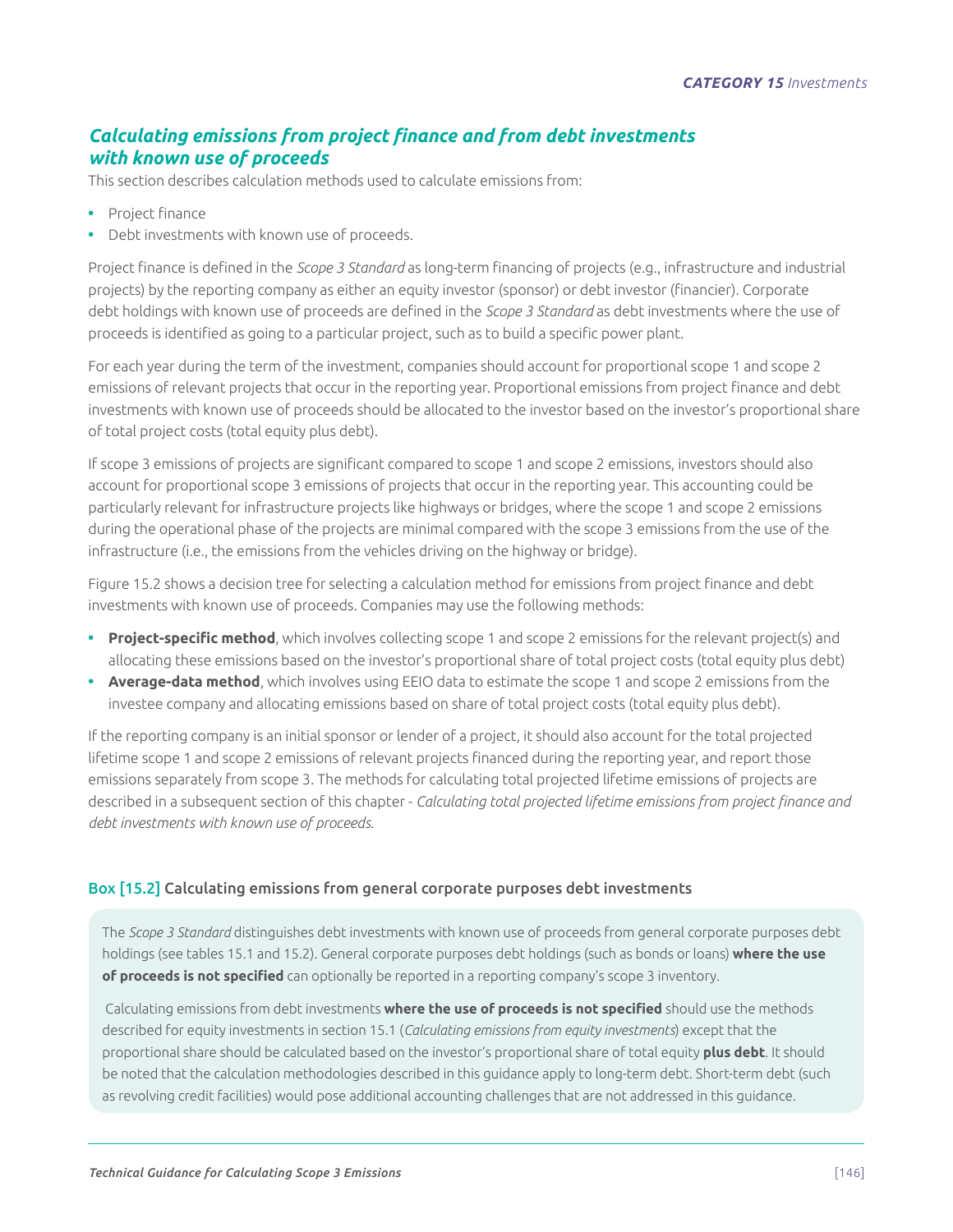Figure [15.2] Decision tree for selecting a calculation method for emissions from project finance and debt investments with known use of proceeds



## *Project-specific method*

The project-specific method involves collecting scope 1 and scope 2 emissions directly from the investee company for the relevant project(s) and allocating these emissions based on the investor's proportional share of total project costs (total equity plus debt).

#### *Activity data needed*

Companies should collect:

- **•** Scope 1 and scope 2 emissions that occur in the reporting year for the relevant projects
- **•** The investor's proportional share of total project costs (total equity plus debt).

#### *Emission factors needed*

If using the project-specific method, the reporting company collects emissions data from investees, so no emission factors are required.

#### *Data collection guidance*

Sources for data may include:

- **•** GHG inventory reports of investee companies
- **•** Financial records of the reporting company
- **•** A number countries and regions now have mandatory GHG reporting requirements for facilities over a certain size. These databases are usually available to the public.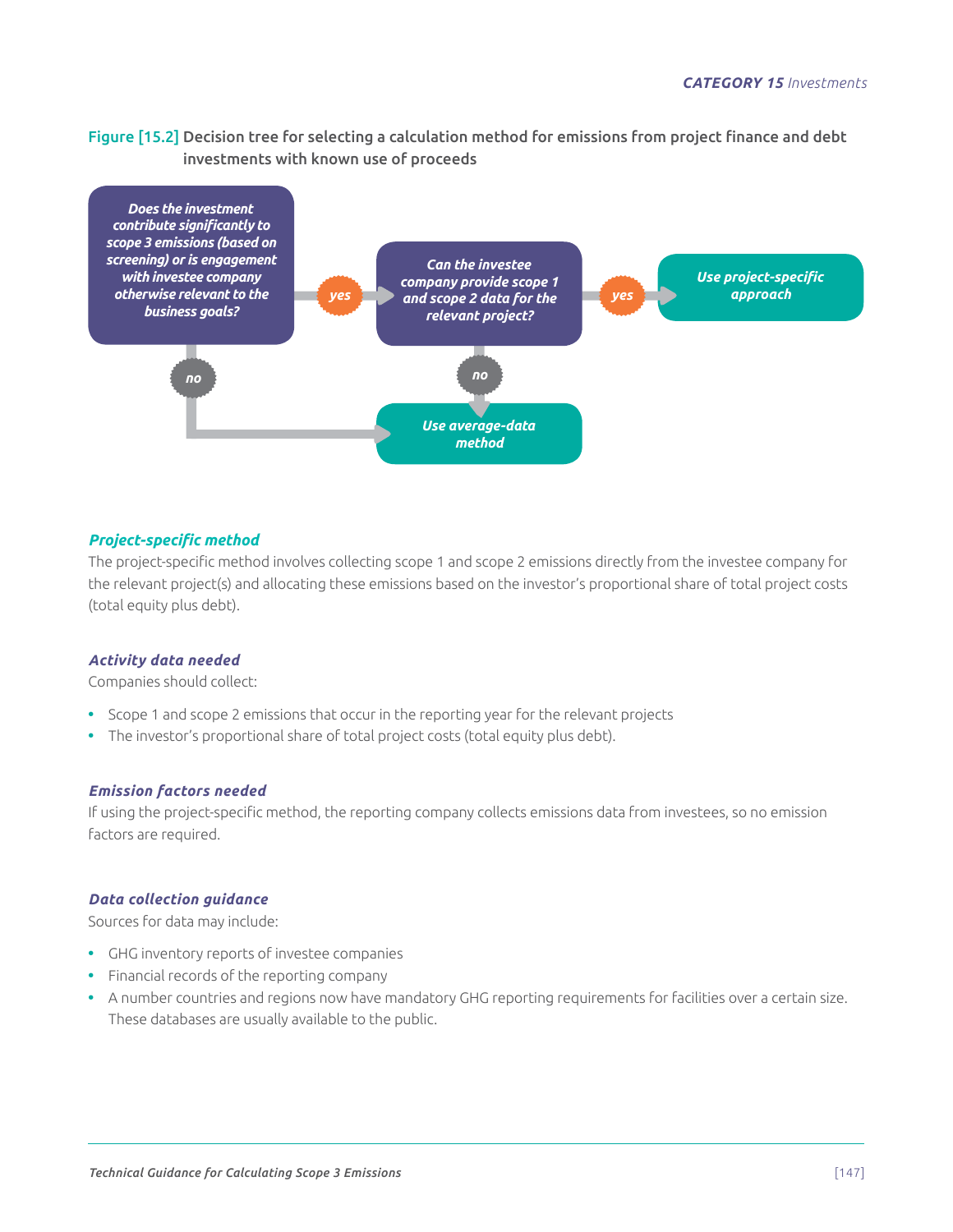# Calculation formula [15.3] Project-specific method for calculating emissions from project finance and debt investments with known use of proceeds

*CO2 e emissions from projects =* 

**sum across projects:** ∑ (scope 1 and scope 2 emissions of relevant project in the reporting year × share of total project costs (%))

# Example [15.3] Calculating emissions from project finance and debt investments with known use of proceeds using the project-specific method

Company A is an investment bank. It makes debt investments in a number of utility and infrastructure companies for specific projects (such as building a new power plant). Company A collects scope 1 and scope 2 emissions data from the companies on the projects for which the investment bank provided debt capital.

| <i><b>Investee</b></i><br>company | <b>Scope 1 and scope 2 emissions</b><br>of project in reporting year<br>(tonnes CO <sub>,</sub> e) | <b>Value of</b><br>debt invest-<br>ment(5) | <b>Total project</b><br>costs (total equi-<br>ty plus debt) (\$) | <b>Share of total</b><br>project costs<br>(percent) |
|-----------------------------------|----------------------------------------------------------------------------------------------------|--------------------------------------------|------------------------------------------------------------------|-----------------------------------------------------|
|                                   | 200,000                                                                                            | 1,000,000                                  | 20,000,000                                                       | 5.00                                                |
|                                   | 10.000                                                                                             | 5,000,000                                  | 50,000,000                                                       | 10.00                                               |
|                                   | 250,000                                                                                            | 3,000,000                                  | 60,000,000                                                       | 5.00                                                |
| 4                                 | 30,000                                                                                             | 10,000,000                                 | 90,000,000                                                       | 11.11                                               |

The information is summarized as follows:

Note: The activity data and emissions factors are illustrative only, and do not refer to actual data.

emissions from debt investments with known use of proceeds  $= (200,000 \times 0.05) + (10,000 \times 0.1) + (250,000 \times 0.05) + (30,000 \times 0.1111)$  $= 10,000 + 1,000 + 12,500 + 3,333 = 26,833$  tonnes CO<sub>2</sub>e

# *Average-data method*

The average-data method uses environmentally-extended input output (EEIO) data to estimate the scope 1 and scope 2 emissions from projects. The project cost should be multiplied by appropriate emission factors that are representative of the sectors of the economy to which the project relates. For example, for a manufacturing facility construction project, an EEIO emission factor for "Construction of nonresidential manufacturing structures" should be used. The reporting company should then use its proportional share of total project costs (total equity plus debt) to allocate the project's emissions.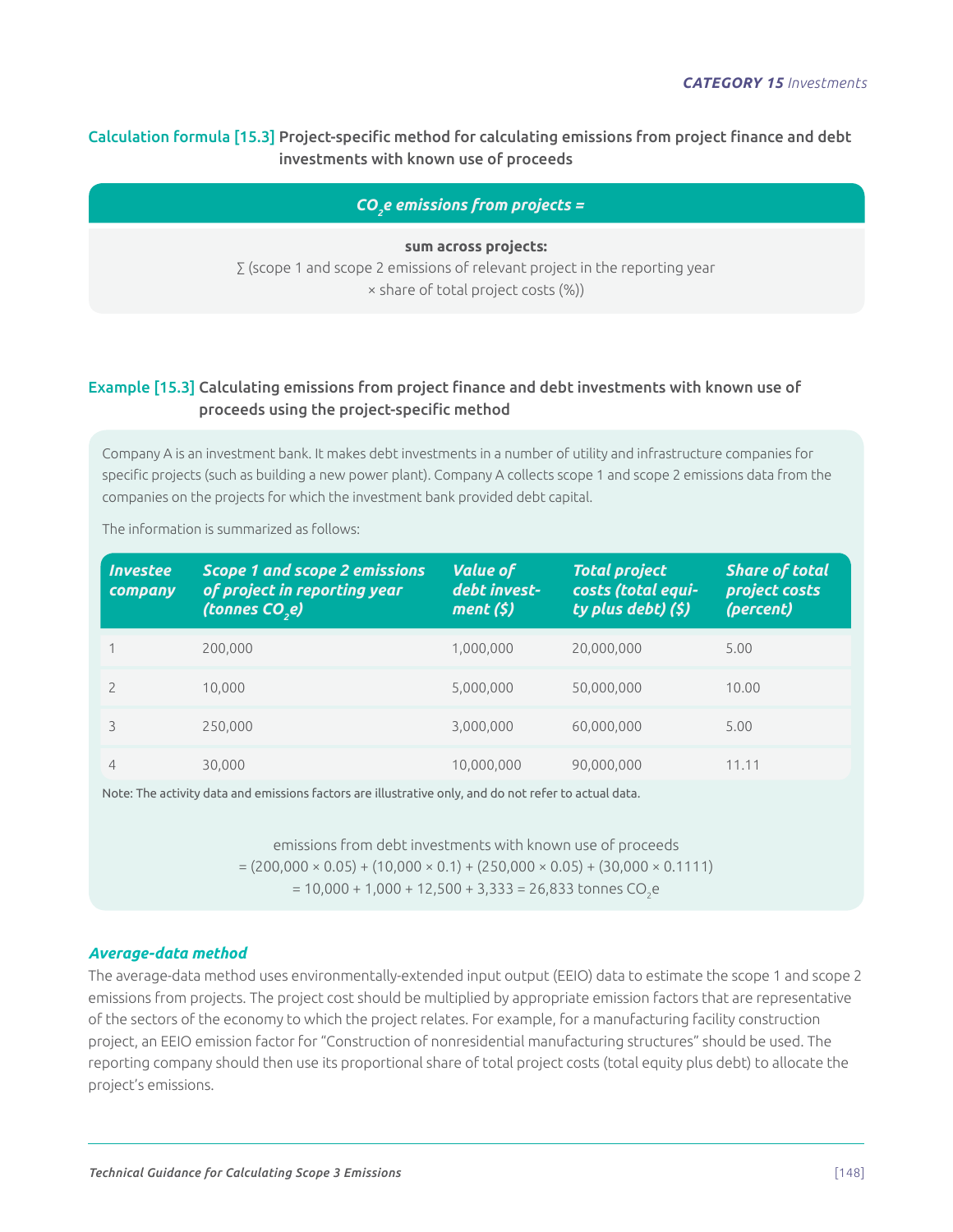Using EEIO data has limitations (see "*Environmentally-extended input output (EEIO) data*," in the Introduction for more information), so this option should only be used as a last resort if project-specific data is not available. Companies should clearly report on the methodology and assumptions used to calculate their emissions within this category.

## *Activity data needed*

The reporting company should collect:

- **•** Project costs in the reporting year (if the project is in the construction phase); or
- **•** Revenue of the project (if the project is in the operational phase); and
- **•** The investor's proportional share of total project costs (total equity plus debt).

## *Emission factors needed*

The reporting company should collect one of the following:

- EEIO emission factors for the relevant construction sector that the investments are related to (kg CO<sub>2</sub>e/\$) (if the project is in the construction phase)
- EEIO emission factors for the relevant operating sector that the investments are related to (kg CO<sub>2</sub>e/\$) (if the project is in the operational phase).

Reporting companies should ensure that EEIO data is up-to-date and account for any significant changes in exchange rates and inflation rates over time. If possible, the EEIO data should be representative of the e geographic region where the project is located.

If a project (e.g., certain infrastructure projects) does not generate revenue during its operational phase then EEIO data cannot be used to estimate emissions. In these cases, other data or assumptions, such as industry or government studies of similar projects, can be used to estimate emissions from the operational phase.

# *Data collection guidance*

Data may be collected from the following sources:

- **•** Project cost and investment share data will be available from financial records of the reporting company and the investee company
- **•** Emission factors from EEIO databases (a list of databases is provided on the GHG Protocol website [http://www.](http://www.ghgprotocol.org/Third-Party-Databases) [ghgprotocol.org/Third-Party-Databases](http://www.ghgprotocol.org/Third-Party-Databases)). Additional databases may be added periodically, so continue to check the website.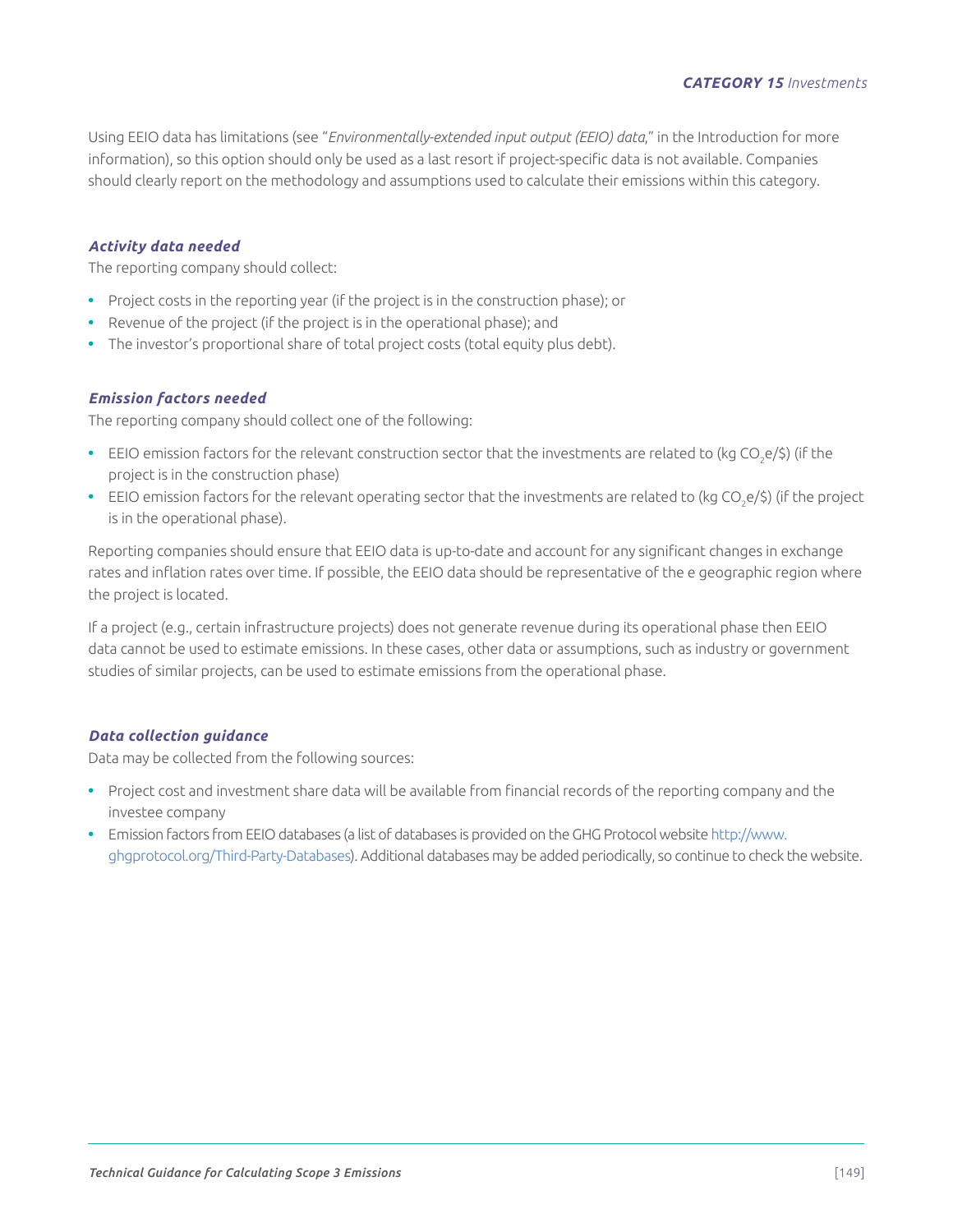# Calculation formula [15.4] Average-data method for calculating emissions from project finance and debt investments with known use of proceeds

*Emissions from project finance and debt investments with known use proceeds =*

#### **sum across projects in the construction phase:**

 $\Sigma$  ((project construction cost in the reporting year (\$) x emission factor of relevant construction sector (kg CO<sub>2</sub>e/\$ revenue)) x share of total project costs (%))

#### **sum across projects in the operational phase:**

∑ ((project revenue in the reporting year (\$) x emission factor of relevant operating sector (kg CO $_2$ e/\$ revenue)) x share of total project costs (%))

# Example [15.4] Calculating emissions from project finance and debt investments with known use of proceeds using the average data method

Company A is an investment bank. It makes debt investments in a number of companies for specific projects (such as building a new power plant). This is the first year Company A has carried out a scope 3 inventory and due to time and resource constraints, it decided not to engage with the investee companies, but instead wants to use secondary data to estimate emissions. Company A states that it will consider engagement with investee companies in future years.

| <b>Type of</b><br>project                                                                             | <b>Project</b><br>phase | <b>Project con-</b><br>struction cost or<br>project revenue<br>in reporting year<br>(\$ million) | <b>Relevant EEIO</b><br>sector                                                   | <b>EEIO</b> emission<br><b>factor</b> (scope<br>1 and scope 2<br>emissions only)<br>(tonnes CO <sub>,</sub> e/<br>\$ millions) | <b>Share of total</b><br>project costs<br>(value of debt<br>investment / total<br>equity plus debt)<br>(percent) |
|-------------------------------------------------------------------------------------------------------|-------------------------|--------------------------------------------------------------------------------------------------|----------------------------------------------------------------------------------|--------------------------------------------------------------------------------------------------------------------------------|------------------------------------------------------------------------------------------------------------------|
| <b>Bridge</b>                                                                                         | Construc-<br>tion       | 20                                                                                               | Other non-residential<br>structures                                              | 310                                                                                                                            | 7                                                                                                                |
| Hospital                                                                                              | Construc-<br>tion       | 8                                                                                                | Construction of<br>non-residential com-<br>mercial and health<br>care structures | 325                                                                                                                            | 10                                                                                                               |
| Paper man-<br>ufacturing<br>facility                                                                  | Operation               | $\overline{\mathbf{3}}$                                                                          | Paper mills                                                                      | 500                                                                                                                            | 5                                                                                                                |
| Coal-fired<br>power<br>plant                                                                          | Operation               | 15                                                                                               | Power generation<br>and supply                                                   | 9,000                                                                                                                          | 5                                                                                                                |
| Note: The activity data and emissions factors are illustrative only, and do not refer to actual data. |                         |                                                                                                  |                                                                                  |                                                                                                                                |                                                                                                                  |

Company A collects data from its internal data management system. The information is summarized as follows: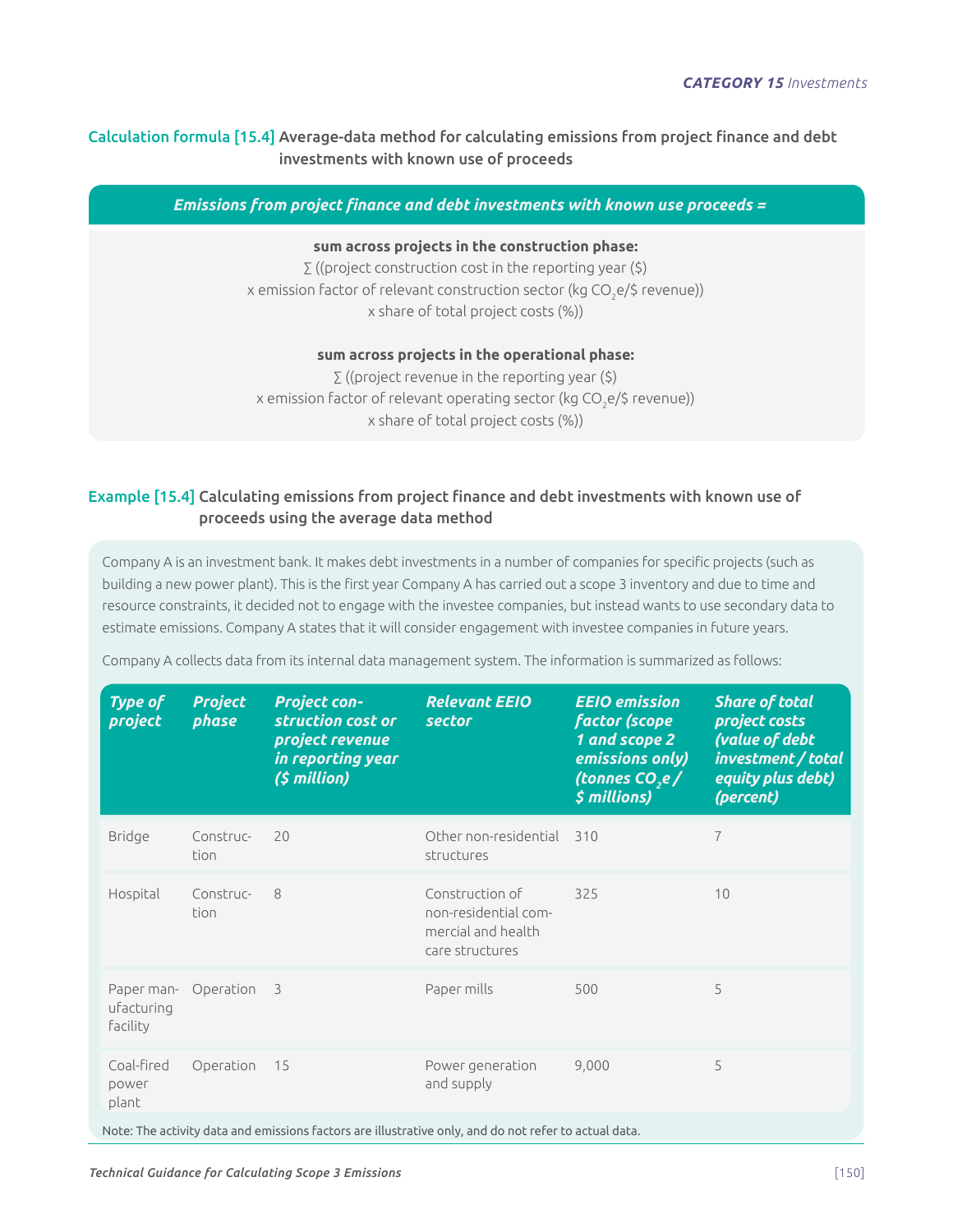# Example [15.4] Calculating emissions from project finance and debt investments with known use of proceeds using the average data method (continued)

#### **emissions from debt investments with known use of proceeds**

 $=$   $\sum$  ((project construction costs in the reporting year or project revenue in reporting year (\$)  $\times$  emission factor of sector (kg CO<sub>2</sub>e/\$))  $\times$  share of total project costs)

 $= ((20 \times 310) \times 0.07) + ((8 \times 325) \times 0.10) + ((3 \times 500) \times 0.05) + ((15 \times 9,000) \times 0.05)$  $= 434 + 260 + 75 + 6,750 = 7,519$  tonnes CO<sub>2</sub>e

# *Calculating total projected lifetime emissions from project finance and debt investments with known use of proceeds*

If the reporting company is an initial sponsor or lender of a project, it should also account for the total projected lifetime scope 1 and scope 2 emissions of relevant projects financed during the reporting year, and report those emissions separately from scope 3. Accounting for the projected lifetime emissions reflects the longer term nature of these forms of investment. Accounting for total projected lifetime emissions is in addition to (and separate from) accounting for annual scope 1 and scope 2 emissions of projects for each year during the term of the investment (as described in the previous section Calculating emissions from project finance and from debt investments with known use of proceeds).

Total projected lifetime emissions are reported in the initial year the project is financed, not in subsequent years, and emissions should not be amortized or discounted. As it is required for companies to account for proportional scope 1 and scope 2 emissions of projects for each year during the term of the investment, reporting amortized projected lifetime emissions each year during the term of the investment in addition to annual scope 1 and scope 2 emissions would result in double counting. Once the project has been constructed and is operational, the lifetime emissions have been locked in, so it is in the initial stage of a project where total lifetime emissions should be taken into consideration. Companies should report the assumptions used to estimate total anticipated lifetime scope 1 and scope 2 emissions.

When scope 3 emissions of projects are significant compared to scope 1 and scope 2 emissions, investors should also account for total projected lifetime scope 3 emissions of projects. This could be particularly relevant for infrastructure projects like highways or bridges, where the scope 1 and scope 2 emissions of the projects during the operational phase are minimal compared to the scope 3 emissions from the use of the infrastructure (i.e., the emissions from the vehicles driving on the highway or bridge).

Any claims of avoided emissions related to a project must be reported separately from the company's scope 1, scope 2, and scope 3 inventories. (For more information, see section 9.5 of the *Scope 3 Standard*).

Calculating projected lifetime emissions typically requires making assumptions about the operation of the asset and its expected lifetime. The data needed to calculate expected emissions will depend on the type of project.

Companies should collect:

- **•** Expected average annual emissions of project. For power plants for example, emissions can be derived from the plant's capacity and heat rate, the carbon content of the fuel, and projected capacity utilization
- **•** Expected lifetime of project.